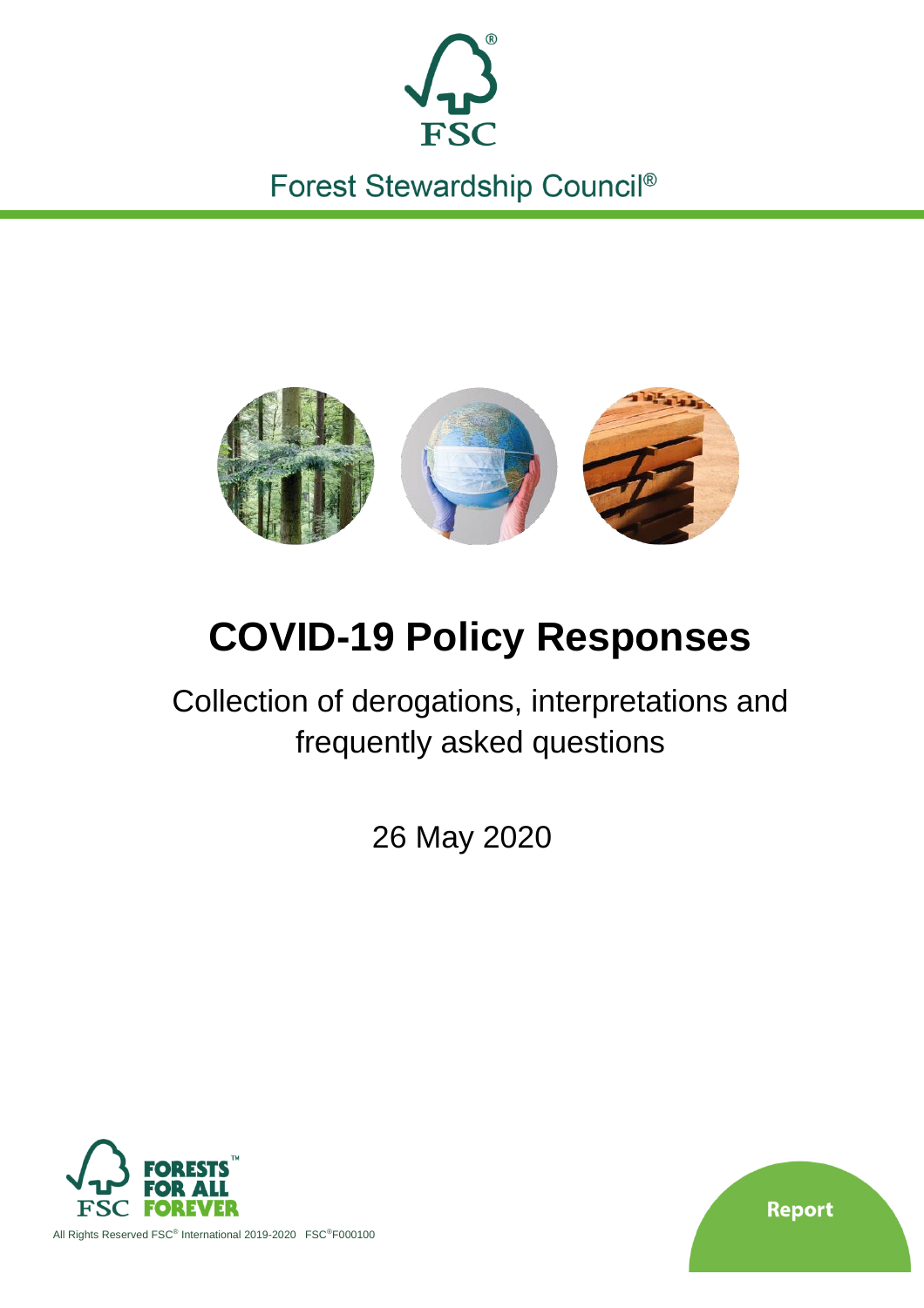### **This document contains the collection of requirements and FAQs related to the pandemic of novel coronavirus COVID-19.**

Please note that the requirements are originally published individually, e.g. as an interpretation or derogation. All provisions are compiled in this document to offer a central source of information to FSC stakeholders.

The information is provided by thematic topics:

| <b>PART I</b>   | POLICY RESPONSES TO CB AUDITING REQUIREMENTS       |
|-----------------|----------------------------------------------------|
| <b>PART II</b>  | POLICY RESPONSES TO CB AUDITOR REQUIREMENTS        |
| <b>PART III</b> | POLICY RESPONSES TO FM CERTIFICATION REQUIREMENTS  |
| <b>PART IV</b>  | POLICY RESPONSES TO COC CERTIFICATION REQUIREMENTS |

| <b>Contact for questions:</b> | Dr. Hans-Joachim Droste<br>Dorothee Jung-Wilhelm |                                          |
|-------------------------------|--------------------------------------------------|------------------------------------------|
|                               |                                                  | <b>FSC International Center</b>          |
|                               |                                                  | Adenauerallee 143<br>53113 Bonn, Germany |
|                               |                                                  | +49-(0)228-36766-17                      |
|                               |                                                  | +49-(0)228-36766-51                      |
|                               | 昌                                                | +49-(0)228-36766-30                      |
|                               | $^{\textregistered}$                             | hj.droste@fsc.org                        |
|                               |                                                  | d.jung-wilhelm@fsc.org                   |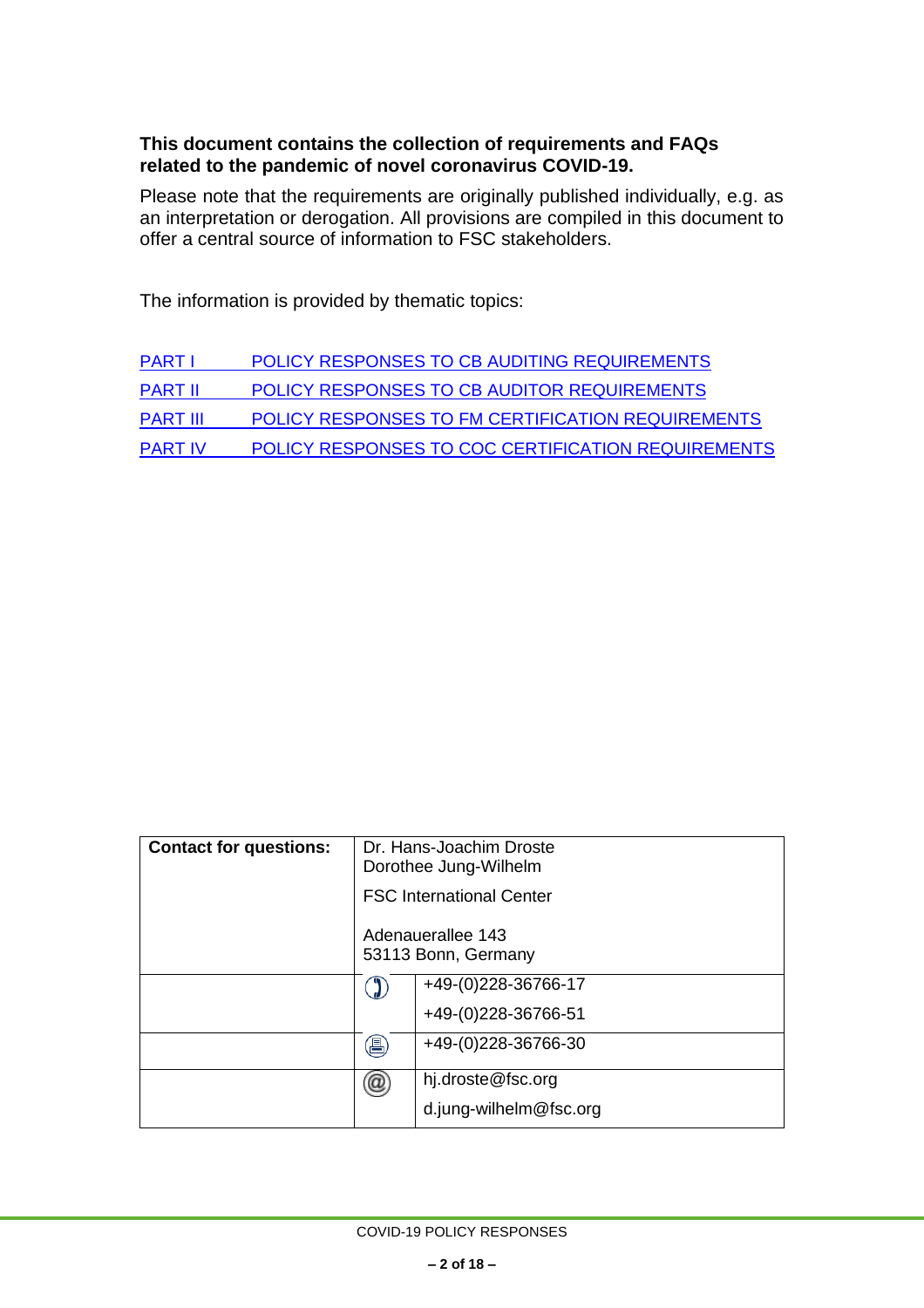## <span id="page-2-0"></span>**PART I – POLICY RESPONSES TO CB AUDITING REQUIREMENTS**

## **Generic derogations**

|                                       | <u>oonaacung ceruncauon aaans remotery</u>                                                                                                                                                                                                                                                                                                                                                           |                                                                                                                                                                                                                                                                                                           |
|---------------------------------------|------------------------------------------------------------------------------------------------------------------------------------------------------------------------------------------------------------------------------------------------------------------------------------------------------------------------------------------------------------------------------------------------------|-----------------------------------------------------------------------------------------------------------------------------------------------------------------------------------------------------------------------------------------------------------------------------------------------------------|
| Code                                  | FSC-DER-2020-001                                                                                                                                                                                                                                                                                                                                                                                     |                                                                                                                                                                                                                                                                                                           |
| <b>Requirement (s)</b>                | As indicated below                                                                                                                                                                                                                                                                                                                                                                                   |                                                                                                                                                                                                                                                                                                           |
| <b>Request by CB</b>                  | All FSC accredited certification bodies (CBs)                                                                                                                                                                                                                                                                                                                                                        |                                                                                                                                                                                                                                                                                                           |
| <b>Rationale as</b><br>provided by CB | Due to the pandemic of novel coronavirus (COVID-19), vast areas of the world are<br>subject to travel restrictions. INT-STD-20-011 04 foresees a case by case<br>application for derogation by CBs in case of a demonstrated risk to the life or health<br>of auditors, to replace an on-site audit with a desk audit. PSU is requested to give<br>guidance on how CBs shall handle upcoming audits. |                                                                                                                                                                                                                                                                                                           |
| <b>PSU conclusion</b>                 | <b>Scenarios for</b>                                                                                                                                                                                                                                                                                                                                                                                 | This derogation applies to audits in situations where:                                                                                                                                                                                                                                                    |
|                                       | applying this<br>derogation                                                                                                                                                                                                                                                                                                                                                                          | - CBs assess there is a health risk involved in<br>implementing an on-site audit;                                                                                                                                                                                                                         |
|                                       |                                                                                                                                                                                                                                                                                                                                                                                                      | or                                                                                                                                                                                                                                                                                                        |
|                                       |                                                                                                                                                                                                                                                                                                                                                                                                      | - auditors are prevented from conducting an on-site audit<br>due to travel restrictions.                                                                                                                                                                                                                  |
|                                       | <b>Preconditions for</b><br>conducting desk<br>audits                                                                                                                                                                                                                                                                                                                                                | 1. CBs shall have a documented policy, procedure, or both,<br>outlining the process to be implemented in case an audit is<br>affected by the novel coronavirus (COVID-19) pandemic.<br>This shall include:                                                                                                |
|                                       |                                                                                                                                                                                                                                                                                                                                                                                                      | - A method for assessing whether an on-site audit can be<br>replaced with a desk audit, and                                                                                                                                                                                                               |
|                                       |                                                                                                                                                                                                                                                                                                                                                                                                      | - A description of the desk audit methods to be applied in<br>the case of FM and CoC, and                                                                                                                                                                                                                 |
|                                       |                                                                                                                                                                                                                                                                                                                                                                                                      | - A process to implement the reporting and record keeping<br>requirements of this derogation.                                                                                                                                                                                                             |
|                                       |                                                                                                                                                                                                                                                                                                                                                                                                      | 2. CBs and certificate holders shall:                                                                                                                                                                                                                                                                     |
|                                       |                                                                                                                                                                                                                                                                                                                                                                                                      | - have the technical and operational capacity to conduct<br>audits remotely, and                                                                                                                                                                                                                          |
|                                       |                                                                                                                                                                                                                                                                                                                                                                                                      | agree on a secure and confidential data transmission, and                                                                                                                                                                                                                                                 |
|                                       |                                                                                                                                                                                                                                                                                                                                                                                                      | - ensure the availability of key staff.                                                                                                                                                                                                                                                                   |
|                                       |                                                                                                                                                                                                                                                                                                                                                                                                      | 3. CBs shall utilize information and communication<br>technology (ICT) to evaluate all requirements from the<br>annual audit plan to the extent possible.                                                                                                                                                 |
|                                       |                                                                                                                                                                                                                                                                                                                                                                                                      | 4. Desk audits should be conducted on the basis of:<br>virtual video meetings / virtual company tour,<br>interviews with relevant people of the certificate<br>holder and stakeholders,<br>relevant documents and records,<br>satellite images (where possible), and other best<br>available information. |

### **Conducting certification audits remotely**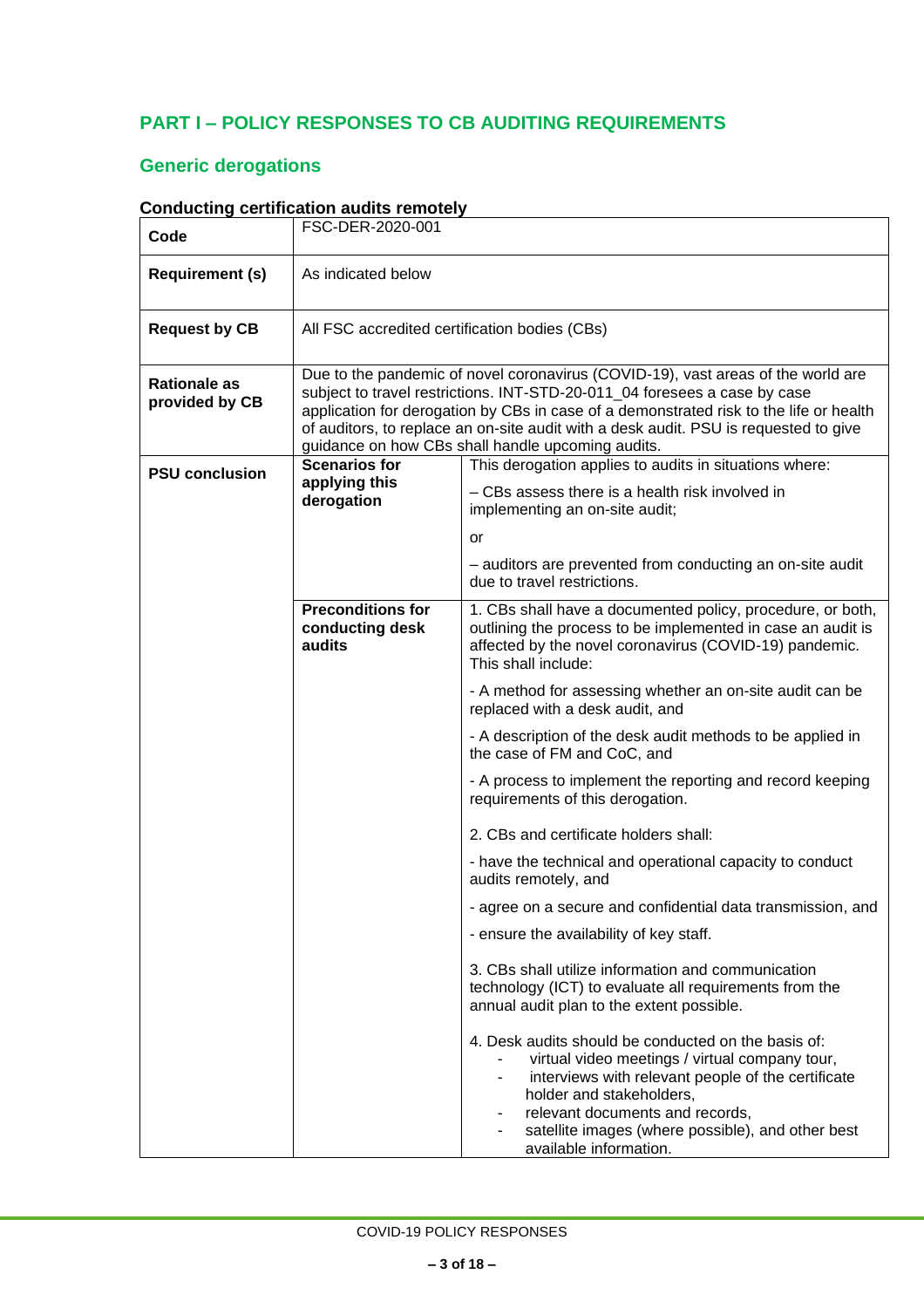| <b>Forest Management</b><br><b>Pre-evaluations</b><br>FSC-STD-20-007 V3-0<br>Definition Pre-evaluation         | Pre-evaluation audits may be conducted as desk audits if it<br>is concluded that a desk audit can credibly be conducted.                                                                                                                                                          |
|----------------------------------------------------------------------------------------------------------------|-----------------------------------------------------------------------------------------------------------------------------------------------------------------------------------------------------------------------------------------------------------------------------------|
| <b>Forest Management</b><br>main audits<br>(initial<br>certification)<br>FSC-STD-20-007 V3-0<br>Clause 5.4.2   | Main audits shall not be replaced by desk audits and<br>should be postponed.                                                                                                                                                                                                      |
| <b>Chain of Custody</b>                                                                                        | Regulated in FSC-DER-2020-005                                                                                                                                                                                                                                                     |
| main audits                                                                                                    |                                                                                                                                                                                                                                                                                   |
| (initial certification)<br><b>Surveillance audits</b>                                                          | CBs may apply either option below. CBs can apply either                                                                                                                                                                                                                           |
| FSC-STD-20-001 V4-0<br>Clause 4.7.1                                                                            | option below individually, or both options sequentially if<br>needed.                                                                                                                                                                                                             |
| FSC-STD-20-007 V3-0<br>Clause 6.1.1; INT-STD-20-<br>007_37<br>FSC-STD-20-011 V4-0<br>Clauses 2.6 e), 9.2; INT- | A. Surveillance audits may be postponed for a period not<br>exceeding six (6) months beyond the maximum audit cycle<br>of 15 months (in the case of CoC audits), but not beyond<br>the end of 2020. FM audits can already flexibly be (re-)<br>scheduled within a calendar year.  |
| STD-20-011_04; Clause<br>9.2 and 9.3                                                                           | B. Surveillance audits may be conducted as desk audits,<br>when based on an assessment of the scale, intensity and<br>risk of the Organization's activities it is concluded that a<br>desk audit can credibly be conducted.                                                       |
|                                                                                                                | Examples of the above that would prevent a desk audit<br>include:<br>Certificate holders with open major CARs that<br>$\bullet$<br>require on-site verification,                                                                                                                  |
|                                                                                                                | Certificate holders with purchase/sales mismatches<br>$\bullet$<br>proven through supply chain investigations<br>conducted by the CB, ASI or FSC,                                                                                                                                 |
|                                                                                                                | Certificate holders who fail to report purchase/sales<br>$\bullet$<br>when requested through a supply chain<br>investigation,                                                                                                                                                     |
|                                                                                                                | Certificate holders with unresolved complaints.                                                                                                                                                                                                                                   |
|                                                                                                                | Where audits cannot be conducted according to these<br>options, the certificate shall be suspended.                                                                                                                                                                               |
| <b>Recertification</b><br>audits<br>FSC-STD-20-001 V4-0<br>Clause 1.4.2 and 1.4.3                              | If a certificate is due to expire in 2020 it may be extended<br>for up to twelve (12) months beyond its original expiry date,<br>if by performing a surveillance audit (which may be<br>conducted remotely in line with this derogation).                                         |
|                                                                                                                | A recertification audit shall then be performed before the<br>maximum 12-month extension expires in order to renew<br>certification.                                                                                                                                              |
| Scope change<br>audits<br>FSC-STD-20-001 V4-0<br>Clause 4.8.3                                                  | Changes in the scope of certification shall be handled in<br>line with FSC requirements and in accordance with<br>operational procedures of CBs. Where on-site audits are<br>required, these audits need to be postponed as necessary<br>before a change of scope may be granted. |
| <b>Transfer audits</b><br>FSC-PRO-20-003 V1-0<br>Clause $3.2.f$ )                                              | FM: on-site audits shall not be replaced by desk audits in<br>case of voluntary transfer of certificates to a new CB.                                                                                                                                                             |
|                                                                                                                | CoC: in case of voluntary transfer of certificates to a new<br>CB, on-site audits may be replaced by desk audits for low                                                                                                                                                          |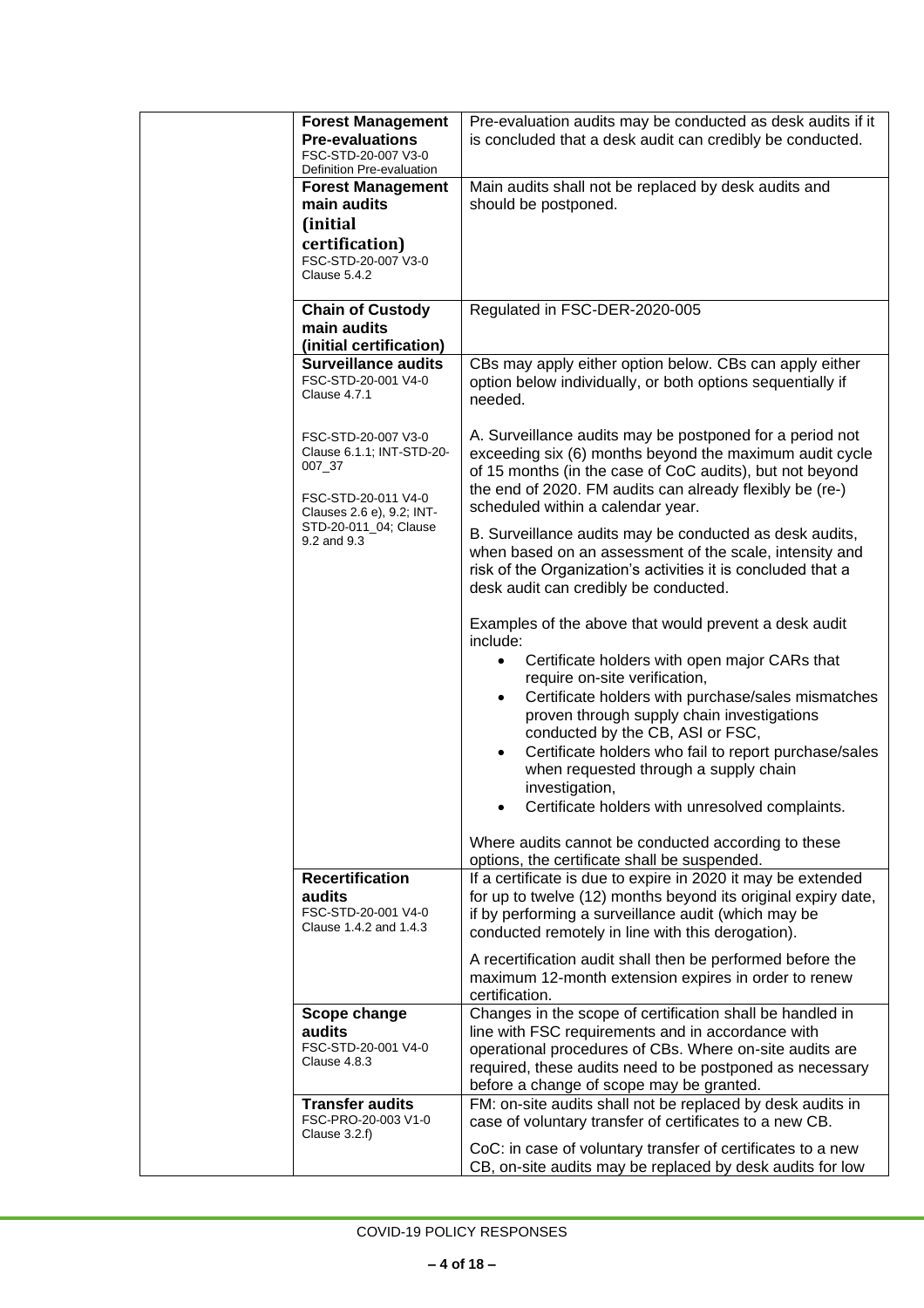|                        | On-site internal<br>audits of bodies<br>providing<br>outsourced<br>services                                                                                                                                                              | risk scenarios and by a two-stage audit for medium risk<br>scenarios as described in FSC-DER-2020-005.<br>Where 3-yearly on-site audits of bodies providing<br>outsourced services to CBs are due in 2020, the annual on-<br>site audit may be replaced by a desk audit. |
|------------------------|------------------------------------------------------------------------------------------------------------------------------------------------------------------------------------------------------------------------------------------|--------------------------------------------------------------------------------------------------------------------------------------------------------------------------------------------------------------------------------------------------------------------------|
|                        | FSC-STD-20-001 V4-0<br><b>Clause 2.5.5</b>                                                                                                                                                                                               |                                                                                                                                                                                                                                                                          |
|                        | General                                                                                                                                                                                                                                  | 1. CBs shall retain documented evidence for each case<br>where flexibility offered by this derogation has been<br>applied, and document the justification in the audit report<br>(as applicable).                                                                        |
|                        |                                                                                                                                                                                                                                          | 2. CBs shall submit an aggregated quarterly report to FSC<br>on audits conducted according to this derogation. The first<br>report shall be submitted by the end of June 2020 (FSC will<br>provide the report template).                                                 |
| Scope of<br>derogation |                                                                                                                                                                                                                                          | $\boxtimes$ Generic (applicable by all certification bodies)                                                                                                                                                                                                             |
|                        |                                                                                                                                                                                                                                          | $\Box$ Specific (applicable only upon individual request and PSU confirmation)                                                                                                                                                                                           |
| <b>References</b>      | IAF ID 3: 2011: Management of Extraordinary Events or Circumstances Affecting<br>ABs, CABs and Certified Organizations<br>IAF MD 4: 2018: The Use of Information and Communication Technology (ICT) for<br>Auditing/ Assessment Purposes |                                                                                                                                                                                                                                                                          |
| <b>Approval date</b>   | 30 January 2020; last amended 07 May 2020                                                                                                                                                                                                |                                                                                                                                                                                                                                                                          |
| Period of validity     | This derogation will be updated as necessary.                                                                                                                                                                                            | Until 31 of December 2020, or until withdrawn.                                                                                                                                                                                                                           |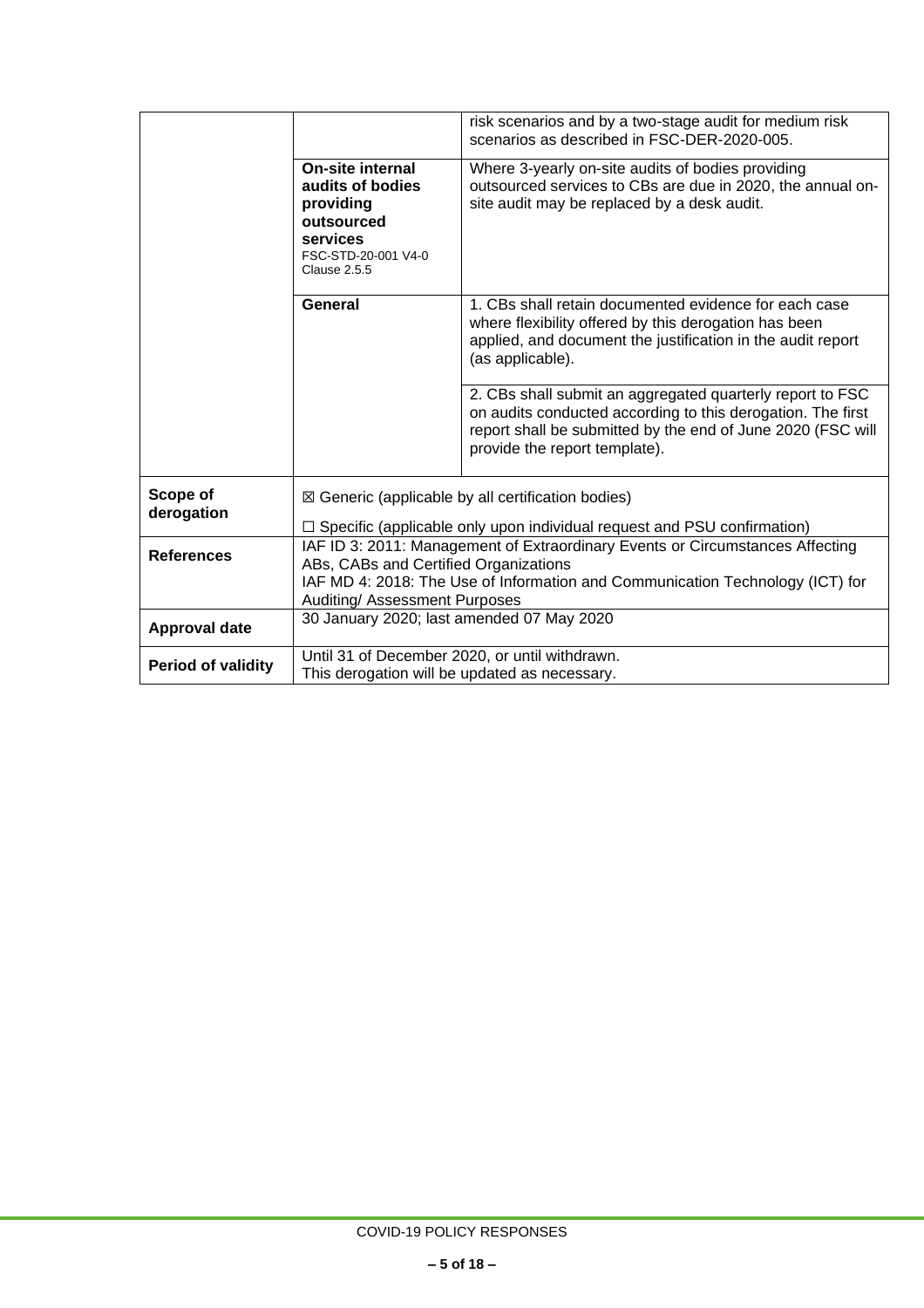## **Conducting COC main evaluation audits remotely**

| Code                  | FSC-DER-2020-005                                                                                                                                                                                                                                                                                                                                                                                                                                                                                                                                                                                             |
|-----------------------|--------------------------------------------------------------------------------------------------------------------------------------------------------------------------------------------------------------------------------------------------------------------------------------------------------------------------------------------------------------------------------------------------------------------------------------------------------------------------------------------------------------------------------------------------------------------------------------------------------------|
| <b>Requirements</b>   | FSC-STD-20-011 Part 1                                                                                                                                                                                                                                                                                                                                                                                                                                                                                                                                                                                        |
| <b>Rationale</b>      | Due to the pandemic of novel coronavirus (COVID-19), vast areas of the world<br>are subject to travel restrictions and many certification bodies have not been<br>able to undertake physical onsite audits for main evaluations.<br>There have been multiple requests from certification bodies for the possibility<br>to undertake the main (initial) evaluation audits of new applicants remotely.<br>This is expected to be a short-term measure till the COVID-19 situation<br>improves and the related health risks and travel restrictions/social distancing<br>restrictions are no longer applicable. |
| <b>PSU conclusion</b> | Scenarios for applying this derogation:                                                                                                                                                                                                                                                                                                                                                                                                                                                                                                                                                                      |
|                       | This derogation applies to main evaluations in situations where:<br>- CBs assess there is a health risk involved in implementing an on-site audit;<br><b>or</b><br>- auditors are prevented from conducting an on-site audit due to travel<br>restrictions.                                                                                                                                                                                                                                                                                                                                                  |
|                       | Preconditions for conducting desk audits for main evaluations:                                                                                                                                                                                                                                                                                                                                                                                                                                                                                                                                               |
|                       | 1. CBs shall have a documented policy, procedure, or both, outlining the<br>process to be implemented in case an audit is affected by the novel<br>coronavirus (COVID-19) pandemic. This shall include:<br>- A method for assessing whether an on-site audit can be replaced with a<br>desk audit, and<br>- A description of the desk audit methods to be applied, and<br>- A process to implement the reporting and record keeping requirements of<br>this derogation.                                                                                                                                      |
|                       | 2. CBs and certificate holders shall:<br>- have the technical and operational capacity to conduct audits remotely, and<br>- agree on a secure and confidential data transmission and<br>- ensure the availability of key staff.                                                                                                                                                                                                                                                                                                                                                                              |
|                       | NOTE: This requirement shall include all sites/group members covered in the<br>application, and any contractors who are physically handling the material.                                                                                                                                                                                                                                                                                                                                                                                                                                                    |
|                       | 3. CBs shall utilize information and communication technology (ICT) to<br>evaluate the applicant.                                                                                                                                                                                                                                                                                                                                                                                                                                                                                                            |
|                       | 4. Desk audits should be conducted on the basis of:<br>- virtual video meetings / virtual company tour,<br>- interviews with relevant people of the certificate holder and stakeholders,<br>- relevant documents and records,<br>- other best available information.                                                                                                                                                                                                                                                                                                                                         |
|                       | Certification bodies may conduct desk audits for main evaluations of<br>Chain of Custody and Project certification applicants according to the<br>following requirements:                                                                                                                                                                                                                                                                                                                                                                                                                                    |
|                       | 1. Prior to conducting a main evaluation, the information obtained by the<br>CB from the applicant shall be sufficient to conduct the risk<br>assessment according to the requirements in this derogation (see<br>FSC-STD-20-001 V4-0 Clause 4.1.3).                                                                                                                                                                                                                                                                                                                                                         |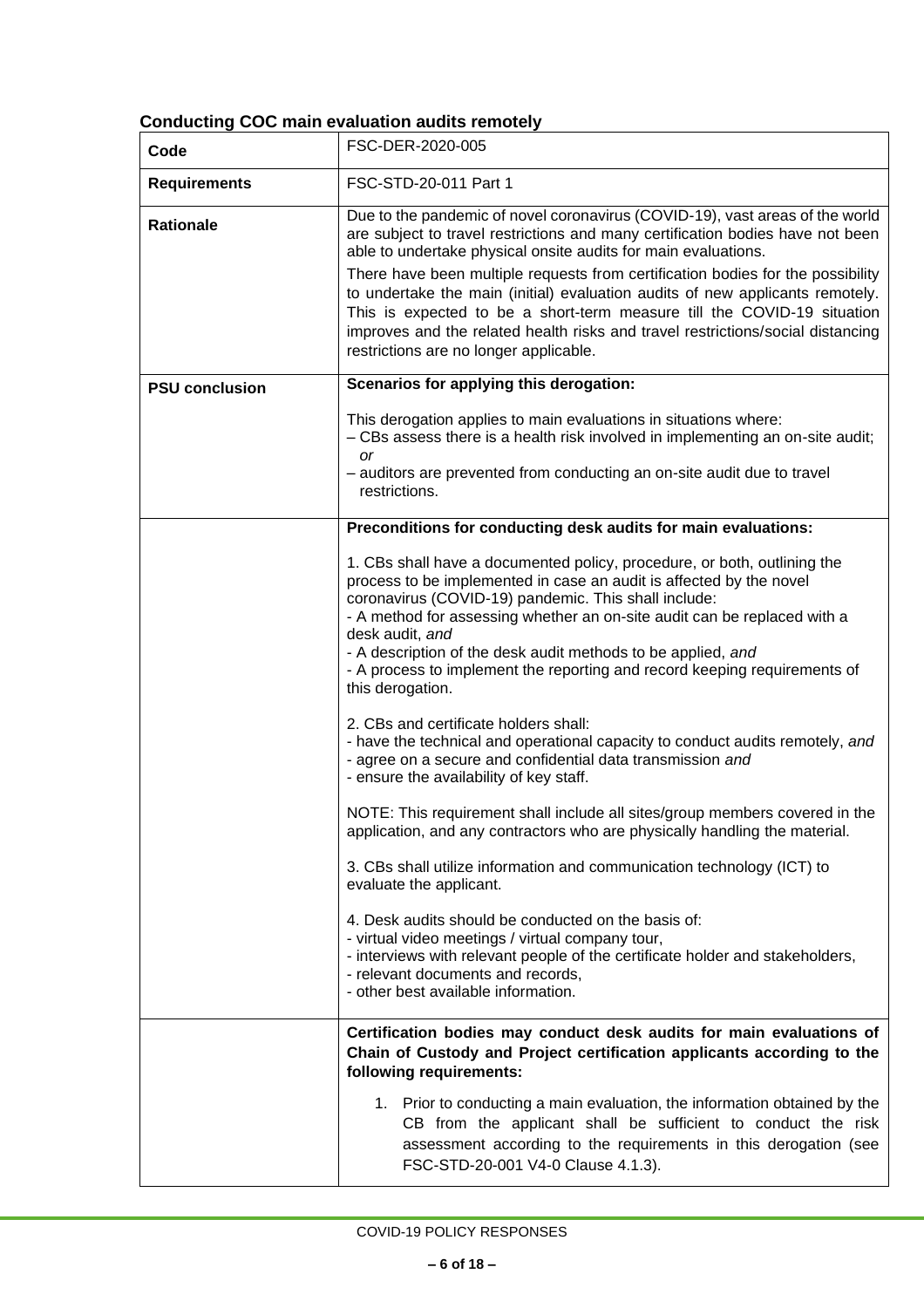|                       | 2.          | The certification body can demonstrate that the full scope of the audit<br>can be covered remotely, and it is possible to evaluate with adequate<br>assurance the conformity of the applicant to the normative<br>requirements.                                                                                                                                                                                                                                                                                                                                                          |
|-----------------------|-------------|------------------------------------------------------------------------------------------------------------------------------------------------------------------------------------------------------------------------------------------------------------------------------------------------------------------------------------------------------------------------------------------------------------------------------------------------------------------------------------------------------------------------------------------------------------------------------------------|
|                       | 3.          | CBs shall conduct a risk assessment of each applicant according to<br>the scenarios/ factors provided in Annex A to determine the option of<br>conducting a fully remote audit (low risk), a partially remote audit<br>(medium risk), or if a mandatory on-site audit is required (high risk). The<br>risk assessment is to be undertaken at the level of a single site and<br>not at the certificate level. For multi-site certificates, the risk<br>assessment shall be undertaken for each participating site (or for each<br>site selected by sampling) during the evaluation audit. |
|                       |             | 4. When an applicant falls into more than one risk category, the CB shall<br>adopt the precautionary approach and apply the audit type of the<br>higher category.                                                                                                                                                                                                                                                                                                                                                                                                                        |
|                       | 5.          | Applicants with medium risk shall be audited in a two-stage audit<br>process: A Stage 1 initial desk audit which can lead to certificate<br>issuance, followed by a Stage 2 on-site audit, to be undertaken when<br>the related health risks have abated and/or travel restrictions are no<br>longer applicable or at the first surveillance evaluation (see Clause 6,<br>below), whichever is earlier. A certificate can be issued on successful<br>completion of Stage 1.                                                                                                              |
|                       | 6.          | The first surveillance evaluation after certification shall be conducted<br>within twelve (12) months after the date of the desk audit. Failure shall<br>lead to the suspension of the certificate.                                                                                                                                                                                                                                                                                                                                                                                      |
|                       |             | 7. Any scenario not covered in Annex A shall be considered as 'high-risk'.<br>In such cases, CBs may approach PSU to provide further instructions.                                                                                                                                                                                                                                                                                                                                                                                                                                       |
|                       |             | NOTE: This derogation may be modified/ updated based on additional<br>information regarding risk levels categories.                                                                                                                                                                                                                                                                                                                                                                                                                                                                      |
|                       | 8.          | CBs shall retain documented evidence for each case where this<br>derogation has been applied and document the justification in the audit<br>report.                                                                                                                                                                                                                                                                                                                                                                                                                                      |
|                       | 9.          | CBs shall submit an aggregated quarterly report to FSC on audits<br>conducted according to this derogation. The first report shall be<br>submitted by the end of June 2020 (FSC will provide the report<br>template).                                                                                                                                                                                                                                                                                                                                                                    |
| Scope of derogation   |             | $\boxtimes$ Generic (applicable by all certification bodies)<br>$\Box$ Specific (applicable only upon individual request and PSU confirmation)                                                                                                                                                                                                                                                                                                                                                                                                                                           |
| <b>Approval date</b>  | 08 May 2020 |                                                                                                                                                                                                                                                                                                                                                                                                                                                                                                                                                                                          |
| <b>Effective date</b> | 11 May 2020 |                                                                                                                                                                                                                                                                                                                                                                                                                                                                                                                                                                                          |
| Period of validity    |             | Until 31 December 2020. This derogation will be regularly reviewed prior to<br>the end of the validity date and updated and possibly extended as necessary.                                                                                                                                                                                                                                                                                                                                                                                                                              |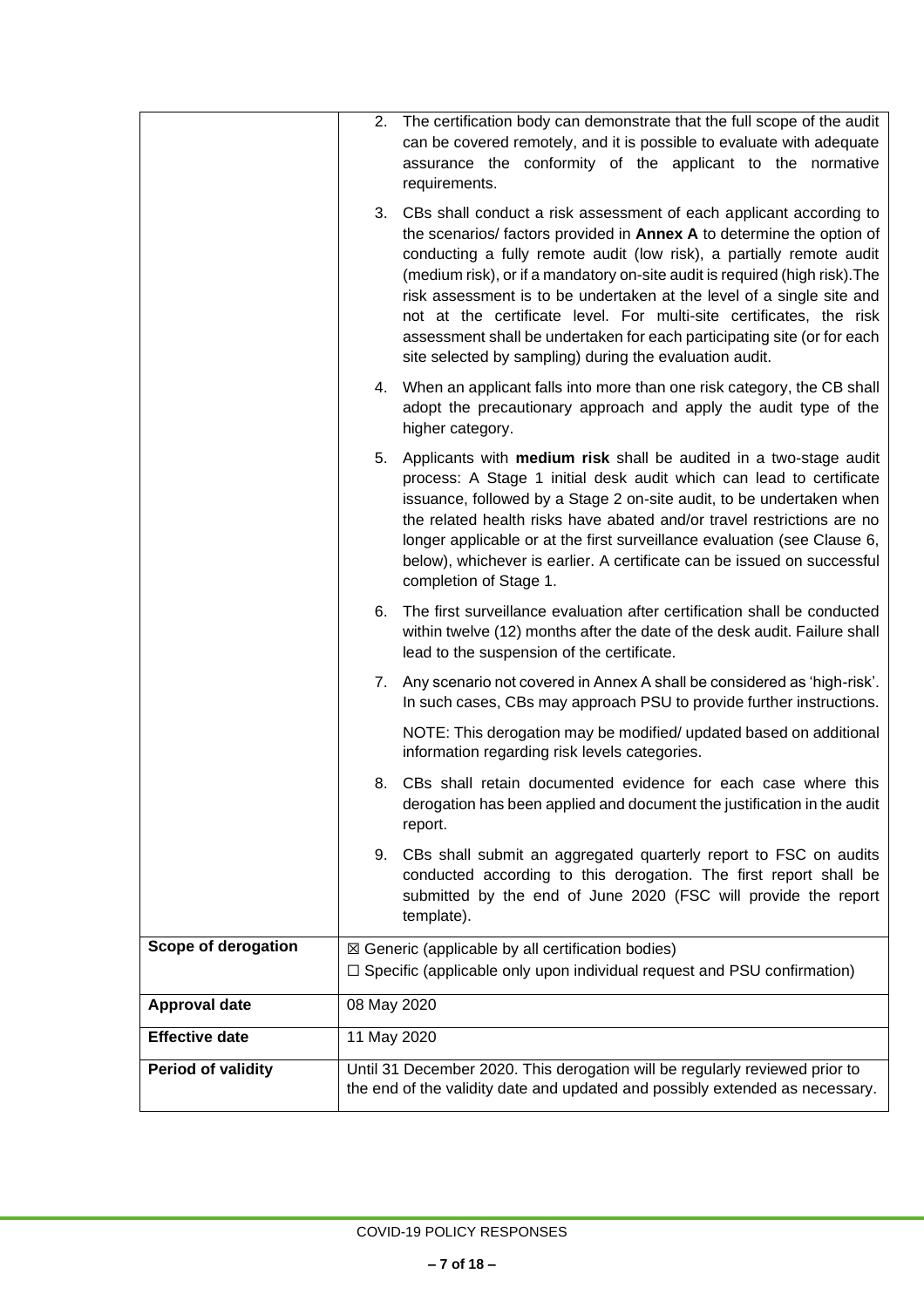| <b>Scenario</b>                                                                           | Low risk                                                                                                                                                                                                                                                                                                               | <b>Medium risk</b>                                                                                                                                                                             | <b>High risk</b>                                                                       |
|-------------------------------------------------------------------------------------------|------------------------------------------------------------------------------------------------------------------------------------------------------------------------------------------------------------------------------------------------------------------------------------------------------------------------|------------------------------------------------------------------------------------------------------------------------------------------------------------------------------------------------|----------------------------------------------------------------------------------------|
| <b>Traders</b>                                                                            | without<br>$\bullet$<br>physical<br>possession<br>• with physical<br>possession,<br>but restricted<br>to<br>storage/tradin<br>g in finished<br>and labelled<br>products                                                                                                                                                | With physical<br>possession<br>and trading in<br>unfinished/no<br>n-labelled<br>products                                                                                                       |                                                                                        |
| <b>Primary and secondary</b><br>producers/<br>processors/printers<br>and related services | Exclusively<br>$\bullet$<br>handling<br>certified<br>products<br>made of<br>single input<br>material (e.g.,<br>whole site<br>deals with<br>FSC 100%)<br>• All inputs to<br>production<br>are eligible<br>inputs<br>according to<br>Table B in<br>FSC-STD-40-<br>004, and<br>physical<br>segregation is<br>not required | Use of either<br>$\bullet$<br>percentage or<br>credit system<br>with/without<br>multiple<br>product<br>groups                                                                                  | High complexity<br>$\bullet$<br>with management<br>and uses of all<br>control systems. |
| Non-eligible input<br>entering the supply<br>chain                                        | Risk mitigated<br>by temporal<br>separation of<br>material                                                                                                                                                                                                                                                             | Risk mitigated<br>by<br>identification<br>of material<br>Risk mitigated<br>$\bullet$<br>by physical<br>separation of<br>materials if<br>mitigation can<br>be verified by<br>real time<br>video | Risk mitigated by<br>physical<br>separation of<br>materials                            |
| <b>Contractors/outsourcin</b><br>g activities                                             | Low risk<br>$\bullet$<br>contractors or<br>High-risk<br>contractors                                                                                                                                                                                                                                                    | Low risk<br>$\bullet$<br>contractors<br>but with<br>identified risk                                                                                                                            | High risk<br>$\bullet$<br>contractors as<br>defined in Clause                          |

| Annex A to FSC-DER-2020-005: Risk determination for undertaking remote main |
|-----------------------------------------------------------------------------|
| evaluation audits                                                           |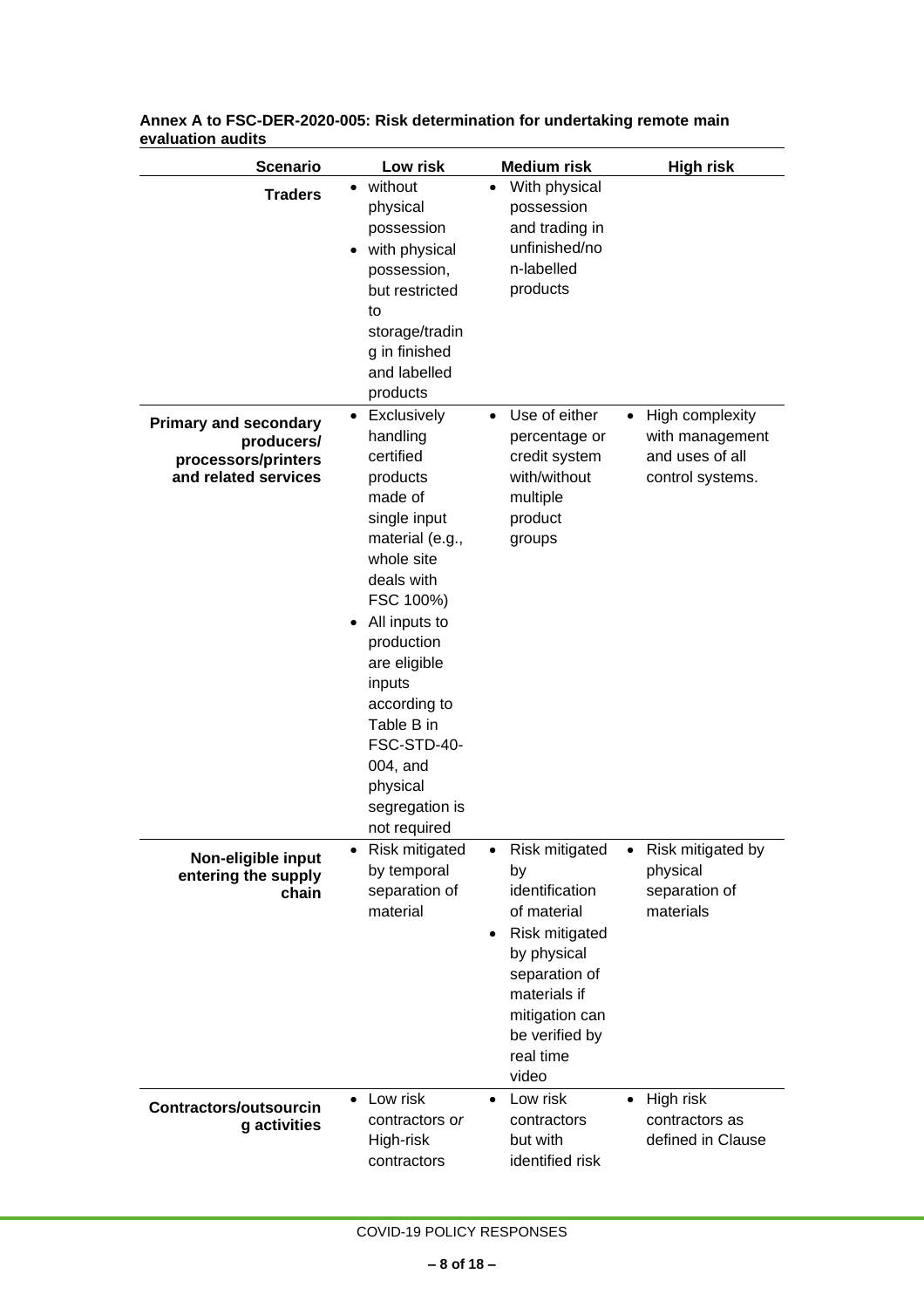|                                                                                                                                                | with low risk<br>categorization<br>as per Clause<br>9.3 of FSC-<br>STD-20-011        | of improper<br>additions or<br>mixing by the<br>contractors at<br>the<br>contracting<br>facility                                                                                 | 9.2 of FSC-STD-<br>20-011                                                                                                                                                                  |
|------------------------------------------------------------------------------------------------------------------------------------------------|--------------------------------------------------------------------------------------|----------------------------------------------------------------------------------------------------------------------------------------------------------------------------------|--------------------------------------------------------------------------------------------------------------------------------------------------------------------------------------------|
| <b>Sourcing reclaimed</b><br>materials                                                                                                         | Supplier audit<br>program<br>undertaken<br>by another<br><b>FSC</b><br>accredited CB | Reclaimed<br>$\bullet$<br>material<br>classification<br>can be<br>demonstrated<br>through<br>objective<br>evidence<br>upon receipt.                                              | Supplier audit<br>$\bullet$<br>program<br>undertaken by<br>applicant<br>organization and<br>reclaimed material<br>classification<br>through objective<br>evidence not<br>possible.         |
| <b>Sourcing CW through</b><br>implementation DDS<br>as per requirements of<br><b>FSC-STD-40-005</b><br>standard                                | Low risk of<br>$\bullet$<br>origin, and<br>• Low risk of<br>mixing                   | Specified risk<br>$\bullet$<br>for origin<br>(mitigation<br>measures do<br>not require<br>field level<br>verification)<br>and<br>Low risk of<br>mixing                           | Specified risk for<br>origin (mitigation<br>measures require<br>field level<br>verification) or<br>Specified risk of<br>mixing that can be<br>mitigated only by<br>physical<br>separation. |
| <b>Group and multi-site</b><br>certification<br>(Central office<br>requirements may be<br>evaluated in the same<br>manner as a single<br>site) | Normal risk**<br>$\bullet$<br>participating<br>site                                  | High risk<br>$\bullet$<br>participating<br>site* which<br>meets remote<br>audit<br>requirements<br>for reclaimed<br>materials<br>sourcing, CW<br>sourcing and<br>for contractors | High risk<br>$\bullet$<br>participating site*.                                                                                                                                             |
| <b>Other risk factors</b>                                                                                                                      |                                                                                      | Custom<br>$\bullet$<br>manufactured<br>products with<br>individual<br>conversion<br>factors<br>Project<br>certification                                                          | Unresolved<br>$\bullet$<br>complaints/dispute<br>s regarding the<br>organization's<br>conformity to the<br>requirements of<br>FSC standards                                                |

**\*High-risk participating site**: A participating site operating a controlled wood verification program or due diligence system according to FSC-STD-40-005, a supplier audit program for reclaimed materials according to FSC-STD-40-007, or high-risk outsourcing to a non-FSC-certified contractor.

\*\***Normal risk participating site:** A participating site that does not conduct any of the activities considered 'high risk' above.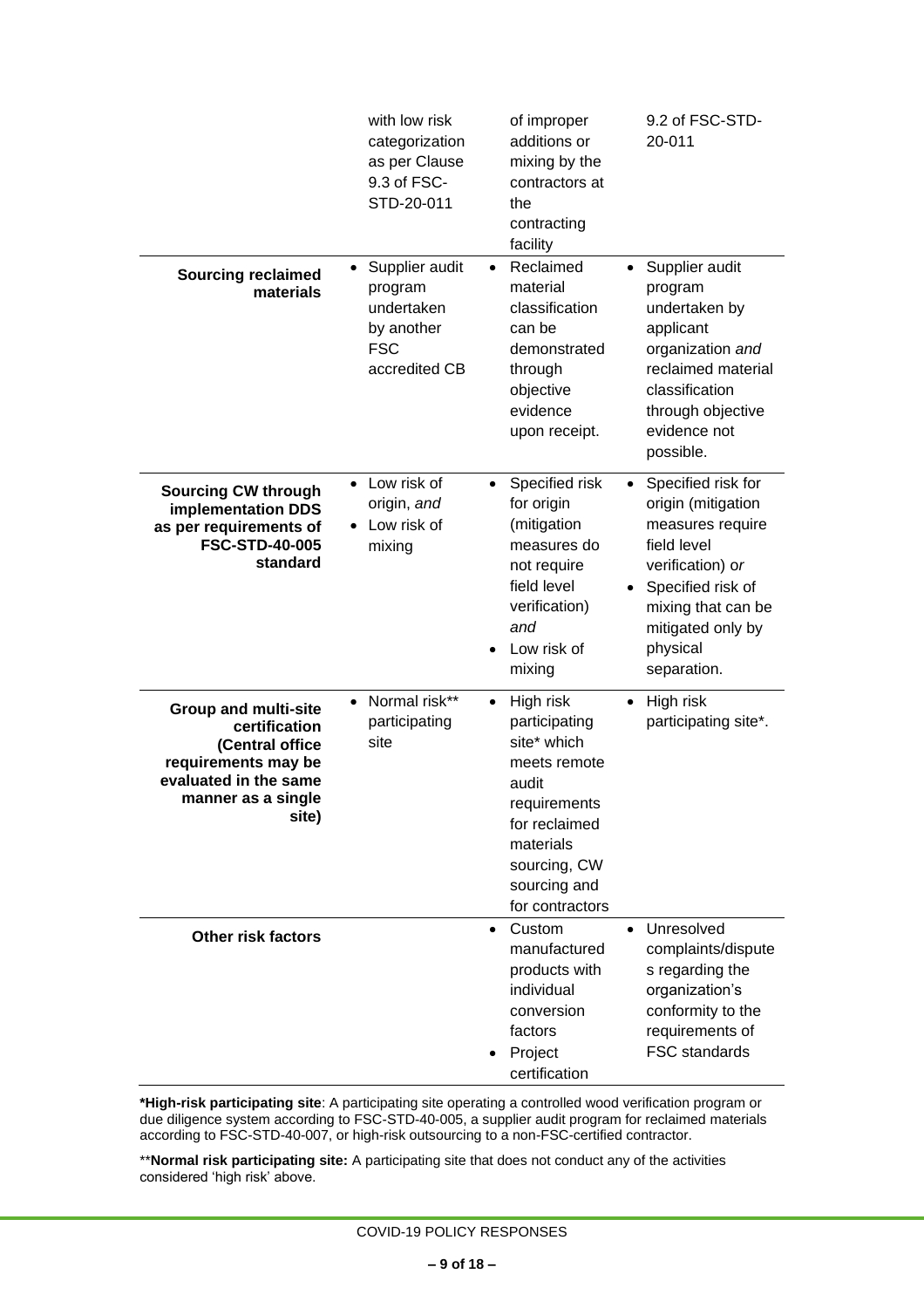# **Interpretations**

| Code                                                                                                                                                                                                      | INT-PRO-20-003 09                                                       |  |
|-----------------------------------------------------------------------------------------------------------------------------------------------------------------------------------------------------------|-------------------------------------------------------------------------|--|
| <b>Requirement (s)</b>                                                                                                                                                                                    | FSC-PRO-20-003 V1-0, Clause 3.2.f)                                      |  |
|                                                                                                                                                                                                           | FSC-DER-2020-001                                                        |  |
| <b>Publication date</b>                                                                                                                                                                                   | 26 May 2020                                                             |  |
|                                                                                                                                                                                                           | Effective from the date of publication until 31 December 2020, or until |  |
|                                                                                                                                                                                                           | withdrawn. This interpretation will be updated as necessary.            |  |
| As a transfer audit is supposed to be conducted according to the requirements for a<br>surveillance evaluation, can this transfer audit for CoC also be postponed in accordance with<br>FSC-DER-2020-001? |                                                                         |  |
| Yes, the transfer audit for CoC can be postponed, but shall be conducted within (6) six months of the<br>agreed transfer date. In case of medium risk, this timeline refers to the Stage 1 audit.         |                                                                         |  |

### **Extending transfer audit date**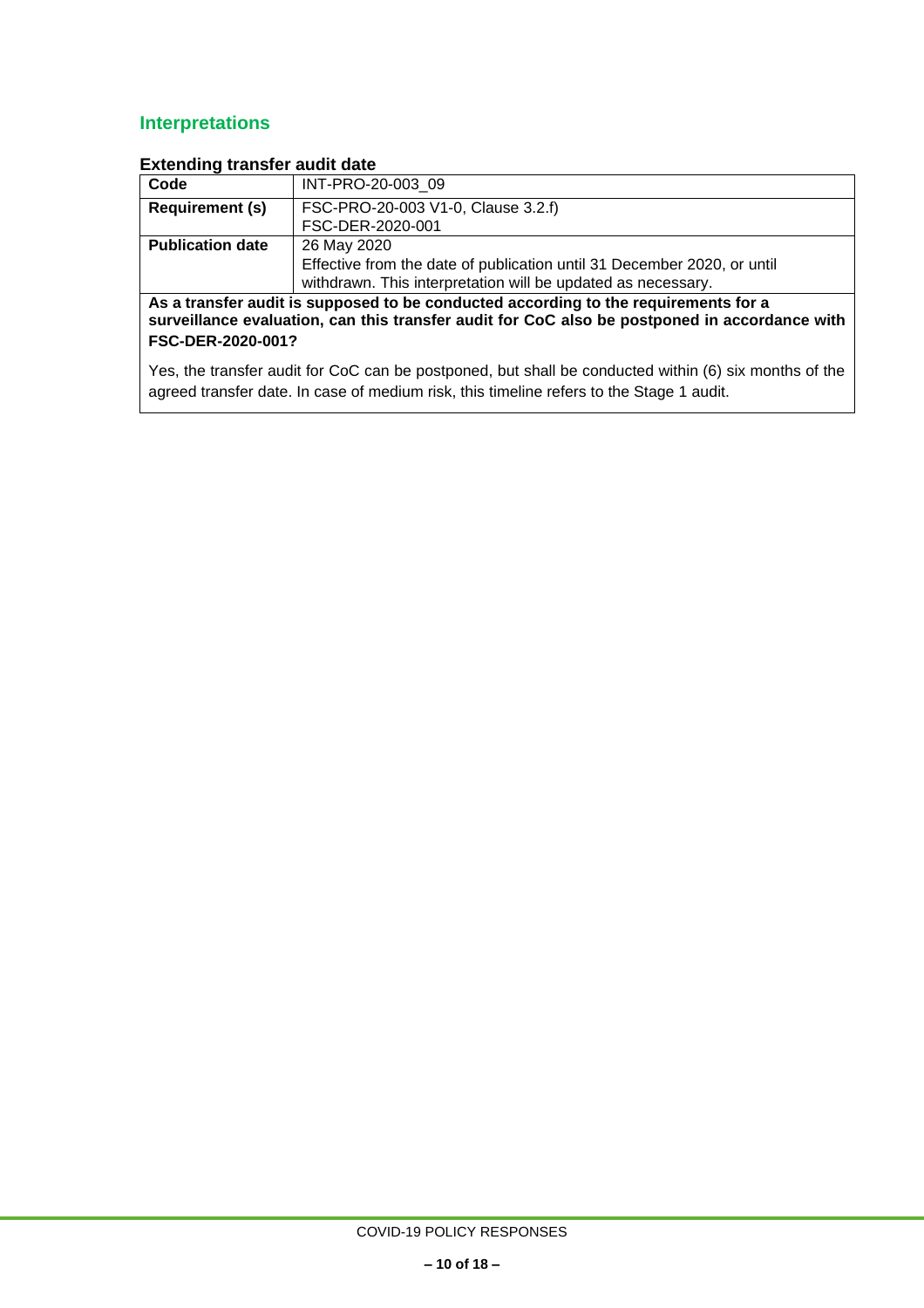# **Frequently Asked Questions**

| <b>FAQ I-1</b> | FSC-DER-2020-001: Recertification                                                                                                                                                                                                                                                                                                                                                                                                                                                                                                                                                                                     |
|----------------|-----------------------------------------------------------------------------------------------------------------------------------------------------------------------------------------------------------------------------------------------------------------------------------------------------------------------------------------------------------------------------------------------------------------------------------------------------------------------------------------------------------------------------------------------------------------------------------------------------------------------|
| Question       | Is it required to complete the surveillance audit before the<br>certificate expires?                                                                                                                                                                                                                                                                                                                                                                                                                                                                                                                                  |
| Answer         | The surveillance audit required to extend the certificate should be<br>completed before the certificate expires, but under the COVID-19<br>scenario the certificate may be extended for up to 6 months<br>according to FSC-STD-20-001 V4-0 Clause 1.4.4 in order to permit<br>the surveillance audit to be completed. Upon successful<br>completion of the surveillance audit, the certificate may then be<br>extended for 12 months beyond its original expiry date. Please<br>note that both timelines refer to the original expiry date and cannot<br>be added up (thus, no extension for 6 months $+$ 12 months). |

| <b>FAQ I-2</b> | FSC-DER-2020-001: Recertification                                                                                                                                                                                                                                                      |
|----------------|----------------------------------------------------------------------------------------------------------------------------------------------------------------------------------------------------------------------------------------------------------------------------------------|
| Question       | Do CBs need to issue physical certificates for extended validity<br>periods or is it sufficient to extend the validity in the FSC<br>Database?                                                                                                                                         |
| Answer         | Issuing physical certificates is voluntary as of V4-0 of FSC-STD-20<br>001. It is therefore not required to re-issue a certificate with a new<br>expiry date, unless the CB decides it's necessary to do so. It is<br>however required that the database entry is updated accordingly. |

| <b>FAQ I-3</b> | FSC-DER-2020-001: Recertification                                                                                                                                          |
|----------------|----------------------------------------------------------------------------------------------------------------------------------------------------------------------------|
| Question       | When a certificate has been extended based on a surveillance<br>audit as per FSC-DER-2020-001, shall the CB then conduct both                                              |
|                | the recertification audit and the first surveillance in 2021?                                                                                                              |
| Answer         | No, in 2021 the CB shall conduct the recertification audit, based on<br>which a new 5-year certificate may be issued. The first surveillance<br>would then be due in 2022. |
|                |                                                                                                                                                                            |

| <b>FAQ I-4</b> | FSC-DER-2020-005: COC main evaluation                                                                                                                                                                                                                                             |
|----------------|-----------------------------------------------------------------------------------------------------------------------------------------------------------------------------------------------------------------------------------------------------------------------------------|
| Question       | Can a printer who is buying FSC and PEFC paper, and therefore                                                                                                                                                                                                                     |
|                | has to segregate their paper stocks, be audited remotely?                                                                                                                                                                                                                         |
| Answer         | A printer who is buying and using both FSC and PEFC paper does<br>not qualify for 'low risk' designation, since they need to segregate<br>their paper stocks. However, they could be audited remotely with a<br>2 stage audit process as provided for scenarios with medium risk. |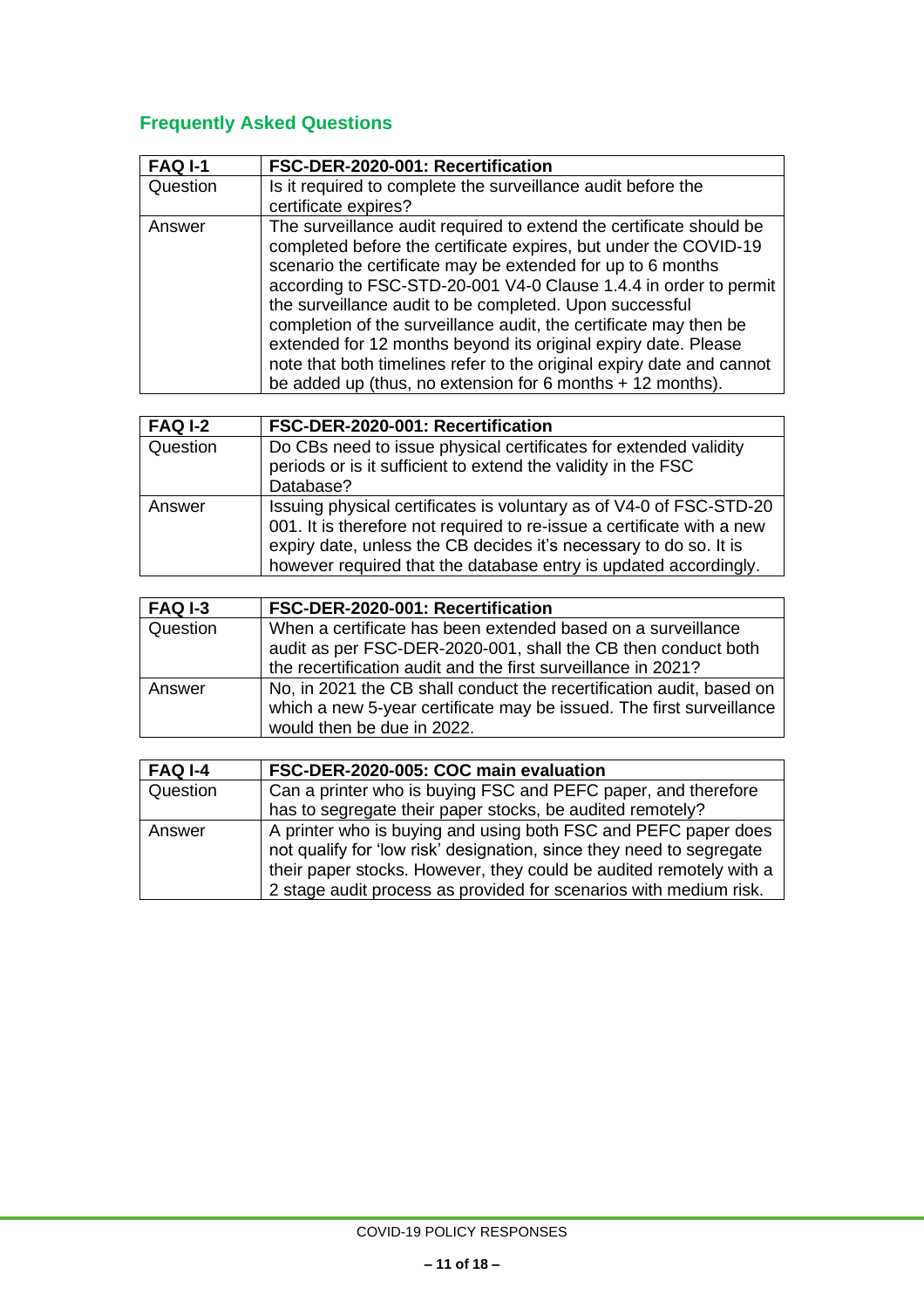## <span id="page-11-0"></span>**PART II – POLICY RESPONSES TO CB AUDITOR REQUIREMENTS**

# **Generic derogation**

| Code                                                                                | FSC-DER-2020-004                                                                                                                     |                                                                                                                                                                                                                                                                                                                                                                                                                                                           |
|-------------------------------------------------------------------------------------|--------------------------------------------------------------------------------------------------------------------------------------|-----------------------------------------------------------------------------------------------------------------------------------------------------------------------------------------------------------------------------------------------------------------------------------------------------------------------------------------------------------------------------------------------------------------------------------------------------------|
|                                                                                     |                                                                                                                                      |                                                                                                                                                                                                                                                                                                                                                                                                                                                           |
| <b>Requirement (s)</b>                                                              | As indicated below                                                                                                                   |                                                                                                                                                                                                                                                                                                                                                                                                                                                           |
| <b>Request by</b>                                                                   |                                                                                                                                      | FSC accredited CBs and (independent) training providers                                                                                                                                                                                                                                                                                                                                                                                                   |
| <b>Rationale as</b><br>provided by CBs /<br>and (independent)<br>training providers |                                                                                                                                      | Due to the pandemic of novel coronavirus (COVID-19), vast areas of the world are<br>subject to travel restrictions. This results in difficulties for CBs and (independent)<br>training providers to ensure conformity with FSC requirements with regards to<br>auditor qualification and other requirements specifically related to auditors.                                                                                                             |
| <b>PSU conclusion</b>                                                               | <b>Scenarios for</b><br>applying this<br>derogation                                                                                  | This derogation applies in situations where:<br>- CBs assess there is a health risk involved in allowing<br>auditors to travel to conform with FSC training and<br>(continuous) qualification requirements;<br>or<br>-auditor candidates, qualified auditors, supervising<br>auditors, training providers, trainers and trainees are<br>prevented from conducting and participating in trainings<br>and audits due to travel restrictions.                |
|                                                                                     | <b>Qualification of</b><br>auditor candidates<br>FSC-STD-20-001 V4-0<br>Annex 2, Table 2, 1.1,<br>#5<br>Annex 2, Table 3, 2.1,<br>#5 | It is not possible to qualify FM auditor candidates by<br>replacing on-site audits by desk audits.<br>CoC auditor candidates that participated in at least two on-<br>site audits may conduct CoC desk audits, if they otherwise<br>successfully completed their training program in<br>accordance with FSC requirements. Prior to conducting any<br>on-site audits on their own, such auditors are required to<br>complete the remaining on-site audits. |
|                                                                                     | <b>Continuous</b><br>qualification<br>FSC-STD-20-001 V4-0<br>Annex 2, Table 2, 1.2,<br>#2<br>Annex 2, Table 3, 2.2,<br>#Z            | The number of days conducted as desk-based audits<br>during 2020 may count as auditing days for retaining<br>auditor status and shall be recorded accordingly.                                                                                                                                                                                                                                                                                            |
|                                                                                     | <b>Continuous</b><br>qualification<br>FSC-STD-20-001 V4-0<br>Annex 2, Table 2, 1.2,<br>#3<br>Annex 2, Table 3, 2.2,<br>#3            | All 3-yearly witness audits that are due in 2020 may be<br>postponed for up to twelve (12) months.                                                                                                                                                                                                                                                                                                                                                        |
|                                                                                     | <b>Training courses</b><br>FSC-PRO-20-004 V2-1<br><b>Clause 3.3.5</b>                                                                | Training Providers may replace classroom (in-person)<br>training by remote trainings until 31 December 2020, based<br>on the following specifications:<br>- travel restrictions are in place for any of the registered<br>trainees or the trainer(s).<br>- the training provider shall document all cases of travel<br>restrictions;                                                                                                                      |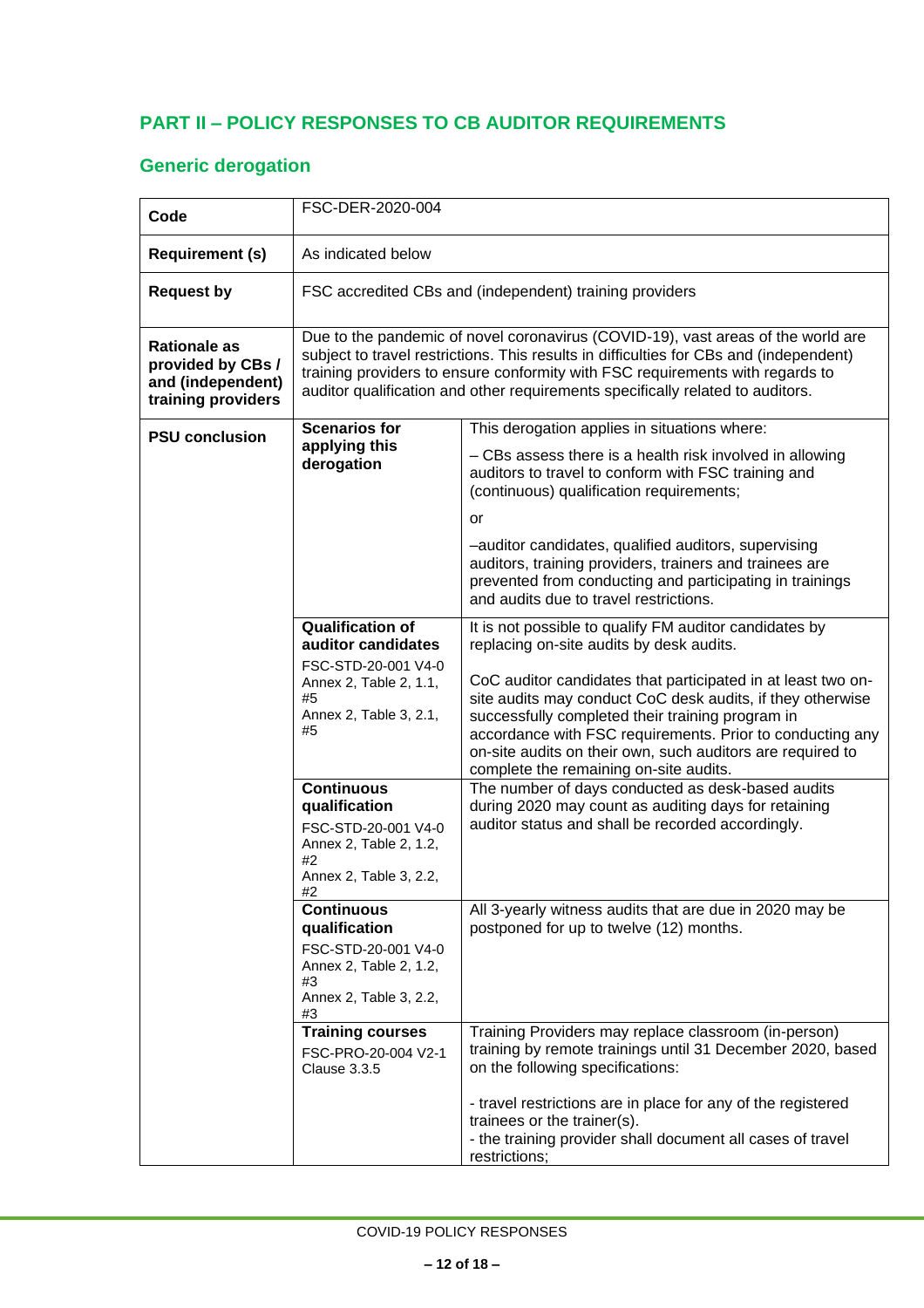|                           |                                                                                                                                                                                                                                                                                                                            | - trainings should offer similar opportunities as in-person<br>trainings to conduct practical exercises and allow for<br>interaction of trainer(s) and trainees (as far as technology<br>allows),<br>- decisions about replacing in-person trainings by remote<br>trainings may be based on travel restrictions that are in<br>place up to two months before the scheduled in-person<br>course.<br>This derogation may be retroactively applied to training<br>courses that were cancelled due to coronavirus prior to the<br>publication of the derogation. |
|---------------------------|----------------------------------------------------------------------------------------------------------------------------------------------------------------------------------------------------------------------------------------------------------------------------------------------------------------------------|--------------------------------------------------------------------------------------------------------------------------------------------------------------------------------------------------------------------------------------------------------------------------------------------------------------------------------------------------------------------------------------------------------------------------------------------------------------------------------------------------------------------------------------------------------------|
|                           |                                                                                                                                                                                                                                                                                                                            | Note: Clause 1.2 specifying that 'two hours of in-person<br>training are seen as equivalent to one hour of online<br>training' may also be applied to this derogation.                                                                                                                                                                                                                                                                                                                                                                                       |
|                           | <b>Auditor rotation</b><br>FSC-STD-20-001 V4-0<br>Clause 4.3.7<br>Clause 4.3.8                                                                                                                                                                                                                                             | For audits due in 2020 and where auditor rotation is<br>required, the rotation period may be extended by one (1)<br>audit.                                                                                                                                                                                                                                                                                                                                                                                                                                   |
| Scope of<br>derogation    | $\boxtimes$ Generic (applicable by all certification bodies and (independent) training<br>providers)                                                                                                                                                                                                                       |                                                                                                                                                                                                                                                                                                                                                                                                                                                                                                                                                              |
| <b>References</b>         | $\Box$ Specific (applicable only upon individual request and PSU confirmation)<br>IAF ID 3: 2011: Management of Extraordinary Events or Circumstances Affecting<br>ABs, CABs and Certified Organizations<br>IAF MD 4: 2018: The Use of Information and Communication Technology (ICT) for<br>Auditing/ Assessment Purposes |                                                                                                                                                                                                                                                                                                                                                                                                                                                                                                                                                              |
| <b>Approval date</b>      | 23 April 2020                                                                                                                                                                                                                                                                                                              |                                                                                                                                                                                                                                                                                                                                                                                                                                                                                                                                                              |
| <b>Period of validity</b> |                                                                                                                                                                                                                                                                                                                            | Until 31 of December 2020, or until withdrawn.<br>This derogation will be updated as necessary.                                                                                                                                                                                                                                                                                                                                                                                                                                                              |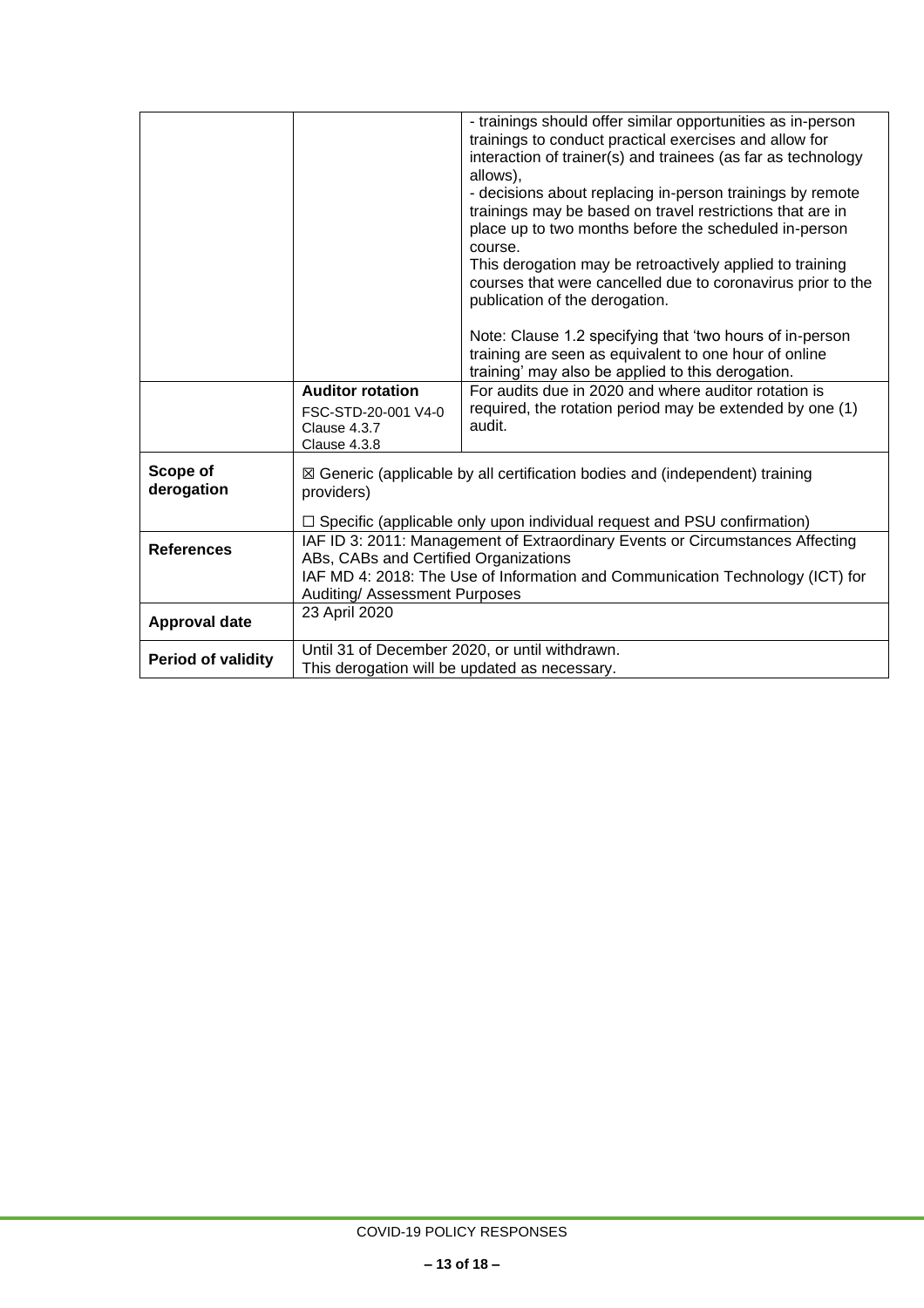### <span id="page-13-0"></span>**PART III – POLICY RESPONSES TO FM CERTIFICATION REQUIREMENTS**

### **Interpretations**

### **Monitoring visits of Group Members**

| Code                    | INT-STD-30-005 13                                                          |  |
|-------------------------|----------------------------------------------------------------------------|--|
| <b>Requirement (s)</b>  | Section 8 Monitoring requirements                                          |  |
|                         | 03. April 2020                                                             |  |
| <b>Publication date</b> | Effective from the date of publication until 31 of December 2020, or until |  |
|                         | withdrawn. This interpretation will be updated as necessary.               |  |

**Clause 8.1 requires that regular (at least annual) monitoring visits to a sample of Group Members to confirm continued compliance with all the requirements of the applicable Forest Stewardship Standard, and with any additional requirements for membership of the Group.**

**Due to the coronavirus (COVID-19) pandemic, that places travel restrictions on many areas of the world, can these monitoring visits be replaced by remote desk audits?**

1. Yes, the coronavirus (COVID-19) pandemic does justify conducting desk audits (remote audits) in situations where:

a. the Group Member is in an area with security risk (demonstrated through verifiable public sources, e.g. official travel warnings or restrictions) due to coronavirus, or

b. the Group Entity is prevented from conducting an on-site monitoring visits due to travel restrictions imposed by organizational (certificate holder/Group entity) health and safety policies or public authorities.

2. Where the initial onsite audit of a new Group applicant is required, that audit shall not be replaced by desk audits (remote audits) and should be rescheduled.

3. In addition to the option of conducting the monitoring visits as desk audits (remote audits), the Group Entity may also consider postponing the monitoring visits, but not beyond the end of 2020.

4. The Group Entity shall retain documented evidence for each case where this interpretation has been applied.

NOTE: As soon as travel restrictions have been lifted, monitoring visits shall be conducted as per regular procedures.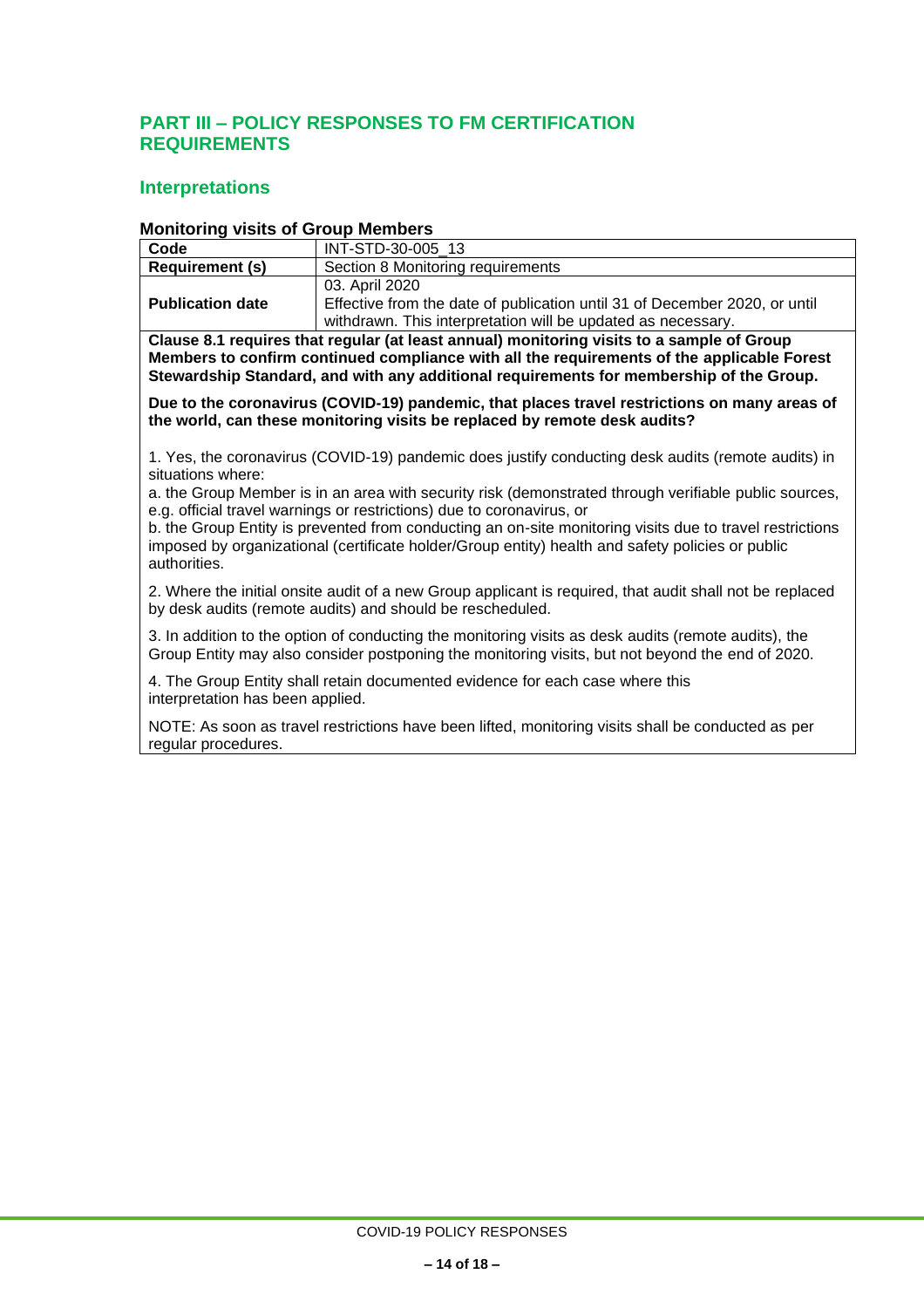### <span id="page-14-0"></span>**PART IV – POLICY RESPONSES TO COC CERTIFICATION REQUIREMENTS**

## **Generic derogations**

### **Use of Virgin Fibre in FSC Recycled Products**

| Code                  | FSC-DER-2020-003                                                                                                                                                                                                                                                                                                                                                                                                                           |
|-----------------------|--------------------------------------------------------------------------------------------------------------------------------------------------------------------------------------------------------------------------------------------------------------------------------------------------------------------------------------------------------------------------------------------------------------------------------------------|
| <b>Requirements</b>   | FSC-STD-40-004 V3-0 Clauses 2.4, 4.2, 5.1, 10.8, 10.9, 11.1                                                                                                                                                                                                                                                                                                                                                                                |
| <b>Rationale</b>      | There is an increased demand for tissue and hygiene products on account<br>of the COVID-19 pandemic situation. A significant amount of these products<br>contains recycled paper using the FSC Mix and FSC Recycled labels. We<br>are now beginning to see a shortage of recycled fibre to use in these<br>products due to supply constraints and travel restrictions in many areas of<br>the world arising out of the COVID-19 situation. |
|                       | Due to the logistical and practical difficulties that do not permit changing of<br>packaging material at short notice, there are requests from organizations to<br>allow substitution of recycled fibre with virgin fibre in products carrying the<br>FSC Recycled label. This is expected to be a short-term measure till the<br>COVID-19 situation improves and relevant supply chains and volumes can<br>be re-established.             |
| <b>PSU conclusion</b> | Organizations may use virgin fibre for tissue and hygiene products<br>carrying the FSC Recycled label under the following conditions:                                                                                                                                                                                                                                                                                                      |
|                       | NOTE: Organizations that are producing FSC Recycled products but are<br>not using the FSC Recycled label on the product should move these<br>products to a new 'FSC Mix' product group with recycled and virgin material<br>inputs and sell them with the corresponding claim on the invoice.                                                                                                                                              |
|                       | 1. The organization demonstrates that there is a scarcity of recycled fibre<br>due to the COVID-19 pandemic.                                                                                                                                                                                                                                                                                                                               |
|                       | 2. The organization demonstrates that it is logistically not viable to change<br>the FSC Recycled label to FSC Mix on the product packaging for the<br>period of the derogation.                                                                                                                                                                                                                                                           |
|                       | NOTE: Organizations which are able to update their packaging labels in<br>time should establish a new FSC Mix product group and provide the product<br>with 'FSC Mix' claims accordingly.                                                                                                                                                                                                                                                  |
|                       | 3. The virgin fibre used in place of recycled fibre is either FSC 100%, FSC<br>Mix, controlled material or FSC Controlled Wood.                                                                                                                                                                                                                                                                                                            |
|                       | NOTE: Use of virgin fibre as controlled material requires the organization<br>to be certified against FSC-STD-40-005.                                                                                                                                                                                                                                                                                                                      |
|                       | 4. The proportion of virgin fibre in any given product labelled as FSC<br>Recycled is below 50%.                                                                                                                                                                                                                                                                                                                                           |
|                       | 5. The organization                                                                                                                                                                                                                                                                                                                                                                                                                        |
|                       | a. has FSC Recycled credits covering the corresponding volume of<br>virgin fibre:                                                                                                                                                                                                                                                                                                                                                          |
|                       | NOTE: Unused FSC Recycled credits from other product groups can be<br>transferred if the relevant material generating these credits can be<br>considered equivalent according to the Note under Clause 7.2 of FSC-STD-<br>40-004.                                                                                                                                                                                                          |

COVID-19 POLICY RESPONSES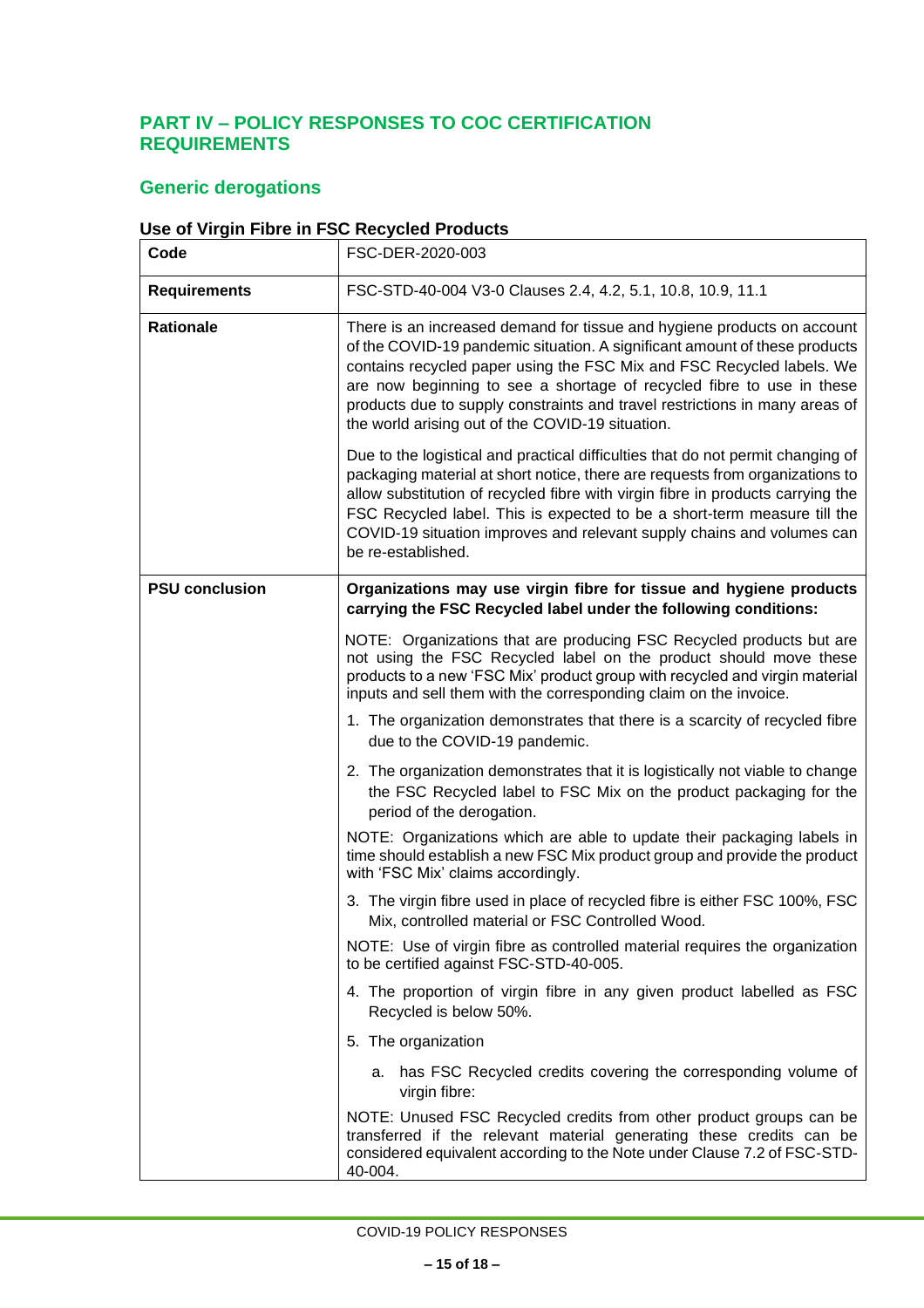|                           | i. the corresponding volume of virgin fibre is deducted from the<br>Recycled credits;                                                                                                                                                                    |
|---------------------------|----------------------------------------------------------------------------------------------------------------------------------------------------------------------------------------------------------------------------------------------------------|
|                           | NOTE: The claim on sales documents continues to be FSC Recycled Credit<br>and the products can have the corresponding labels.                                                                                                                            |
|                           | <b>or</b><br>has not enough FSC Recycled credits covering the corresponding<br>b.<br>volume of virgin fibre:                                                                                                                                             |
|                           | i. the corresponding volume of virgin fibre is put into the FSC<br>Recycled credit account as a negative balance;                                                                                                                                        |
|                           | ii. the negative credit balance is evened out within 12 months from<br>the end of the validity period of this derogation, based on an<br>agreed recovery plan with the certification body.                                                               |
|                           | NOTE: The claim on sales documents continues to be FSC Recycled Credit<br>and the products can have the corresponding labels.                                                                                                                            |
|                           | 6. The organization maintains up to date records regarding volumes,<br>material sourcing and accounting of both virgin and recycled fibre and<br>agrees to share it with FSC/ASI upon request for any project aimed at<br>tracking/managing such issues. |
| Scope of derogation       | $\boxtimes$ Generic (applicable by all certification bodies)<br>$\Box$ Specific (applicable only upon individual request and PSU confirmation)                                                                                                           |
|                           |                                                                                                                                                                                                                                                          |
| <b>Approval date</b>      | 16 April 2020                                                                                                                                                                                                                                            |
| <b>Period of validity</b> | Until 30 June 2020. This derogation will be regularly reviewed prior to the<br>end of the validity date and updated and possibly extended as necessary.                                                                                                  |

#### **Reducing the labelling threshold for FSC Mix Percentage products in the timber, furniture and construction industry**

| Code                | FSC-DER-2020-006                                                                                                                                                                                                                                                                                                                                                                                                                                                                    |
|---------------------|-------------------------------------------------------------------------------------------------------------------------------------------------------------------------------------------------------------------------------------------------------------------------------------------------------------------------------------------------------------------------------------------------------------------------------------------------------------------------------------|
| <b>Requirements</b> | FSC-STD-40-004 V3-0 Clause 11.1                                                                                                                                                                                                                                                                                                                                                                                                                                                     |
| <b>Requested by</b> | FSC accredited certification bodies (CBs)                                                                                                                                                                                                                                                                                                                                                                                                                                           |
| <b>Rationale</b>    | The timber, furniture, and construction industry are currently facing disruptions in<br>supply lines due to both supply constraints and travel restrictions in many areas<br>of the world due to the COVID-19 pandemic situation.                                                                                                                                                                                                                                                   |
|                     | Many of the products sold by the industry carry the FSC Mix Percentage claim<br>and FSC Mix label, which requires a minimum of 70% of FSC material in the<br>product by weight/volume. However, supply restrictions are making it challenging<br>for organizations to meet this 70% threshold in this situation.                                                                                                                                                                    |
|                     | Due to the logistical, contractual and practical difficulties that do not permit<br>changing of packaging material and labels at short notice, there are requests from<br>organizations to allow a temporary relaxation in the labelling threshold for FSC<br>Mix percentage claims for products carrying the FSC Mix label. This is expected<br>to be a short-term measure until the COVID-19 situation improves, and relevant<br>supply chains and volumes can be re-established. |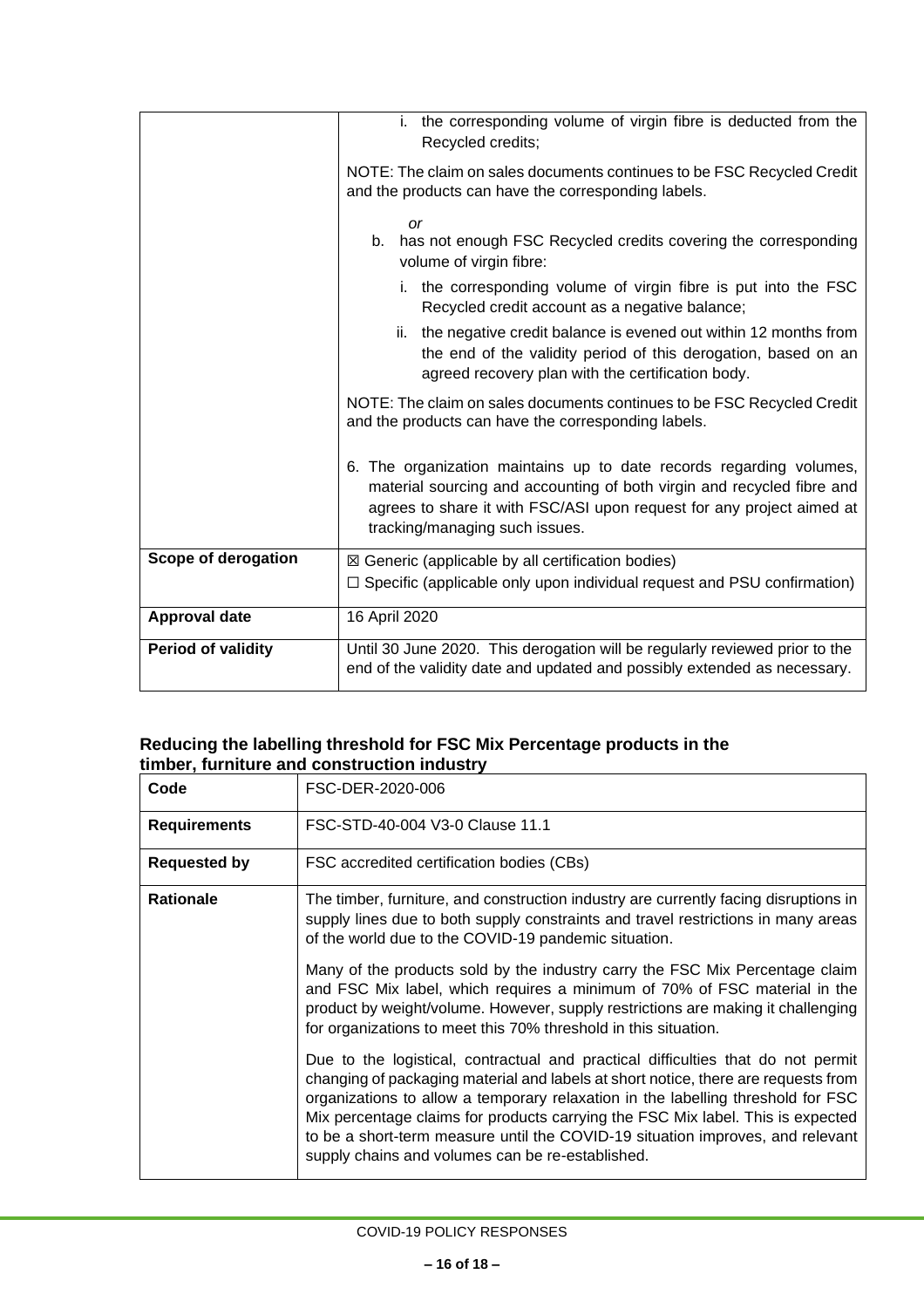| <b>PSU conclusion</b>     | Organizations in the timber, furniture, and construction industry that use<br>the FSC Mix label on their products may reduce the percentage of FSC<br>material in products with the FSC Mix percentage down to 51% under the<br>following conditions:                                                      |  |
|---------------------------|------------------------------------------------------------------------------------------------------------------------------------------------------------------------------------------------------------------------------------------------------------------------------------------------------------|--|
|                           | 7. The organization demonstrates that it has been achieving a consistent share<br>of FSC percentage (minimum 70%) in their products over a significant period<br>(at least 1 certification cycle) and regularly sold products with the FSC Mix<br>label.                                                   |  |
|                           | 8. The organization demonstrates that there is a scarcity of eligible input in their<br>supply chains due to the COVID-19 pandemic.                                                                                                                                                                        |  |
|                           | 9. The organization demonstrates that it is logistically, practically or<br>contractually not viable or potentially business critical to:                                                                                                                                                                  |  |
|                           | remove the FSC Mix label from the product packaging for the<br>а.<br>period of the derogation.                                                                                                                                                                                                             |  |
|                           | or<br>b. switch to a credit system and use the FSC Mix label only for the<br>corresponding part of their products.                                                                                                                                                                                         |  |
|                           | 10. The organization demonstrates that it has secure FSC supply lines in place<br>(long-term purchase agreements etc.) which can be verified by the CB.                                                                                                                                                    |  |
|                           | 11. The organization ensures that the proportion of FSC material in the product<br>group does not fall below the 51% threshold in labelled products during the<br>validity period of this derogation.                                                                                                      |  |
|                           | 12. The organization shall:                                                                                                                                                                                                                                                                                |  |
|                           | a. Have a clear and documented plan for recovery of the volumes of FSC<br>material that was not used in FSC labelled products on account of going<br>below the 70% threshold ('negative balance').                                                                                                         |  |
|                           | b. Pay back the "overdraft" or "negative balance" in the mix % as calculated<br>in 6 a) no later than December 31, 2021.                                                                                                                                                                                   |  |
|                           | c. Report to the CB monthly with the average 12-month rolling average and<br>provides up to date records regarding volumes, material sourcing, and<br>'negative balance' recovery.                                                                                                                         |  |
|                           | 13. CBs shall inform the FSC Chain of Custody program when they have<br>information on their certificate holders making use of this derogation. This<br>information shall include, at a minimum the following aspects and would<br>need to be updated at the end of the derogation period:                 |  |
|                           | a. Product groups for which this derogation is to be applied;<br>b. Duration for which the derogation is going to be applied;<br>c. The total volume of 'negative balance' created over the period;<br>d. The plan to recover the 'negative balance' and when the recovery is<br>expected to be completed. |  |
| Scope of                  | ⊠ Generic (applicable by all certification bodies)                                                                                                                                                                                                                                                         |  |
| derogation                | $\Box$ Specific (applicable only upon individual request and PSU confirmation)                                                                                                                                                                                                                             |  |
| <b>Approval date</b>      | 30 April 2020                                                                                                                                                                                                                                                                                              |  |
| <b>Period of validity</b> | Effective upon publication until 31 October 2020. This derogation will be<br>regularly reviewed prior to the end of the validity date and updated and possibly<br>extended as necessary.                                                                                                                   |  |